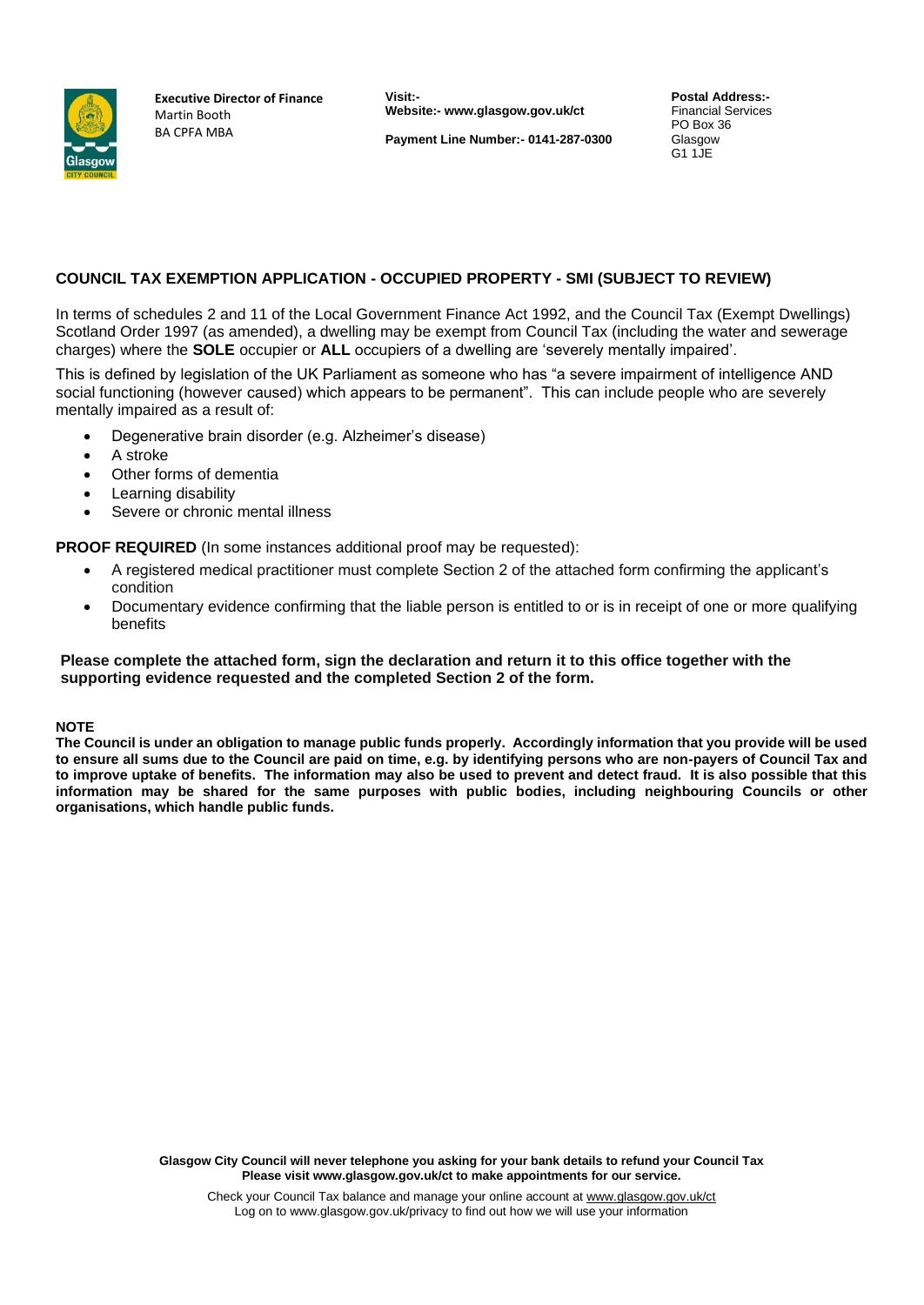# **COUNCIL TAX EXEMPTION APPLICATION - OCCUPIED PROPERTY - SMI (SUBJECT TO REVIEW)**

### **NAME OF APPLICANT SUBJECT ADDRESS COUNCIL TAX REFERENCE NUMBER**

| SECTION 1 - TO BE COMPLETED BY THE APPLICANT, REPRESENTATIVE OR AGENT          |                                                                                                                                                                                                                                                                                                                                                                |  |
|--------------------------------------------------------------------------------|----------------------------------------------------------------------------------------------------------------------------------------------------------------------------------------------------------------------------------------------------------------------------------------------------------------------------------------------------------------|--|
|                                                                                | (print name) apply for exemption from Council Tax due on the                                                                                                                                                                                                                                                                                                   |  |
| above property with effect from ____/__                                        |                                                                                                                                                                                                                                                                                                                                                                |  |
| The qualifying benefit(s) received by the liable person is/are (Please tick)   |                                                                                                                                                                                                                                                                                                                                                                |  |
| Short Term Incapacity Benefit                                                  | Attendance Allowance                                                                                                                                                                                                                                                                                                                                           |  |
| Severe Disablement Allowance                                                   | The highest or middle rate of the care<br>component of Disability Living Allowance                                                                                                                                                                                                                                                                             |  |
| <b>Disabled Person's Tax Credit</b>                                            | <b>Unemployability Supplement</b>                                                                                                                                                                                                                                                                                                                              |  |
| The Daily Living component of<br>Personal Independence Payment                 | Armed Forces Independence Payment                                                                                                                                                                                                                                                                                                                              |  |
| <b>Constant Attendance Allowance</b>                                           | <b>Unemployability Allowance</b>                                                                                                                                                                                                                                                                                                                               |  |
| Income Support where the<br>applicable amount includes a disability<br>premium | Long Term Incapacity Benefit                                                                                                                                                                                                                                                                                                                                   |  |
| <b>Employment and Support</b><br>Allowance                                     | <b>Universal Credit</b>                                                                                                                                                                                                                                                                                                                                        |  |
| These benefit(s) has/have been payable since ____/____/                        |                                                                                                                                                                                                                                                                                                                                                                |  |
| benefit(s).                                                                    | I enclose evidence of the above e.g. a letter from the Department for Work and Pensions confirming entitlement to the                                                                                                                                                                                                                                          |  |
|                                                                                | The number of adults (including the liable person) usually resident in the property is ______                                                                                                                                                                                                                                                                  |  |
| application.                                                                   | Please note that payment of Council Tax should not be withheld pending the result of any Exemption/Discount                                                                                                                                                                                                                                                    |  |
| <b>DECLARATION</b>                                                             | I confirm that the information on this form is correct and authorise Glasgow City Council to check the details. If the<br>property no longer meets the exemption requirements, I will notify The Council within 21 days. I understand that failure<br>to do so is an offence, which may make me liable for a fine of £50 and £200 for each subsequent offence. |  |

| Signed<br><u> 1990 - Jan James James Barnett, amerikan berketara (h. 1980).</u> | Date $\frac{1}{\sqrt{1-\frac{1}{2}}}$ |  |
|---------------------------------------------------------------------------------|---------------------------------------|--|
|                                                                                 |                                       |  |
|                                                                                 |                                       |  |
|                                                                                 |                                       |  |